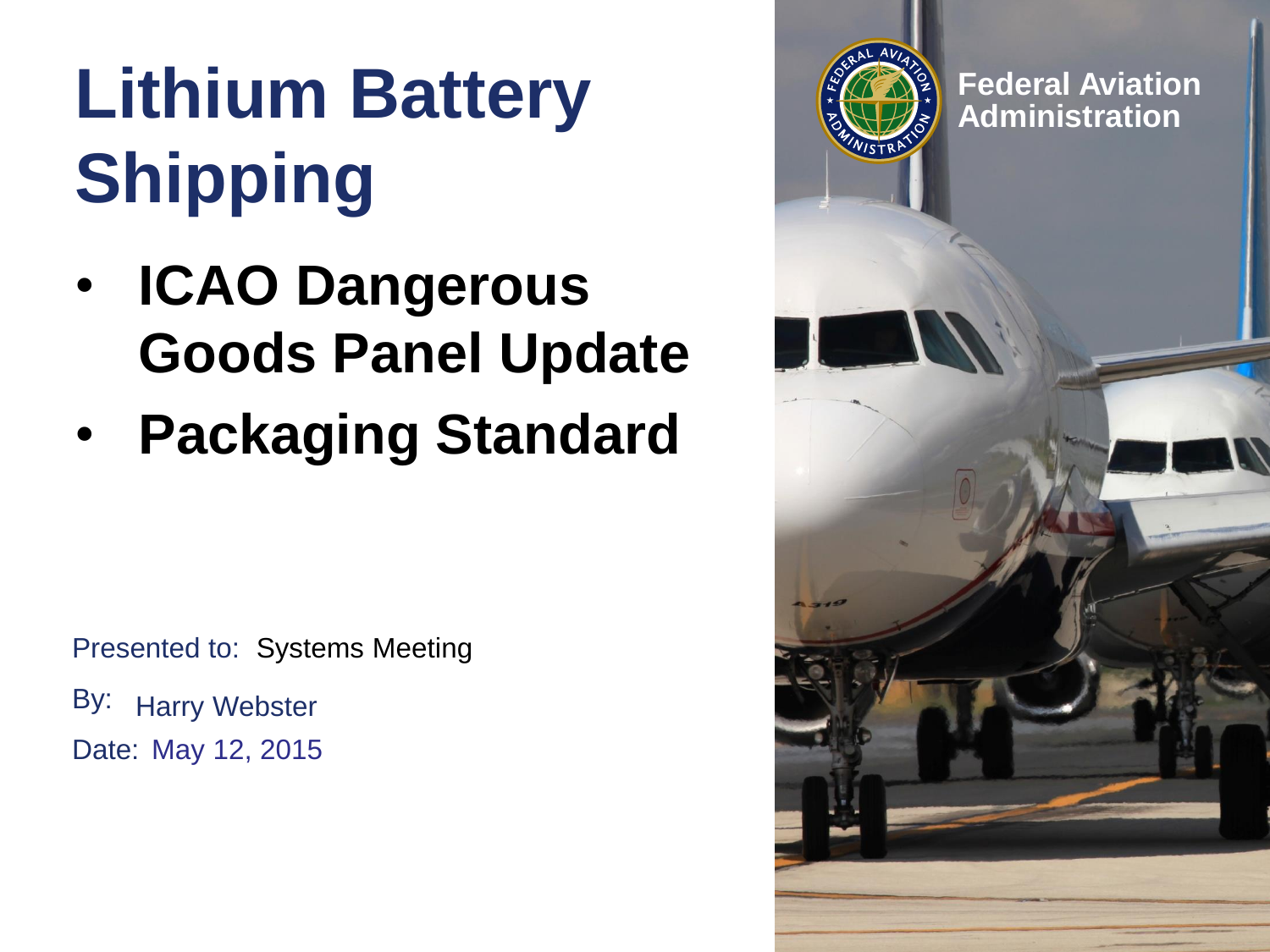- **The DGP met in Montreal April 27-May 1**
- **Presentations were made to the panel**
	- UPS presented the results of their Fire Resistant Container tests
	- FAA presented an update on current testing
		- Methods to induce thermal runaway
		- Fire Containment Cover Test
		- Cells shipped as class 2 in plastic storage boxes
		- Halon 1301 concentration required to suppress a lithium-ion vent gas explosions

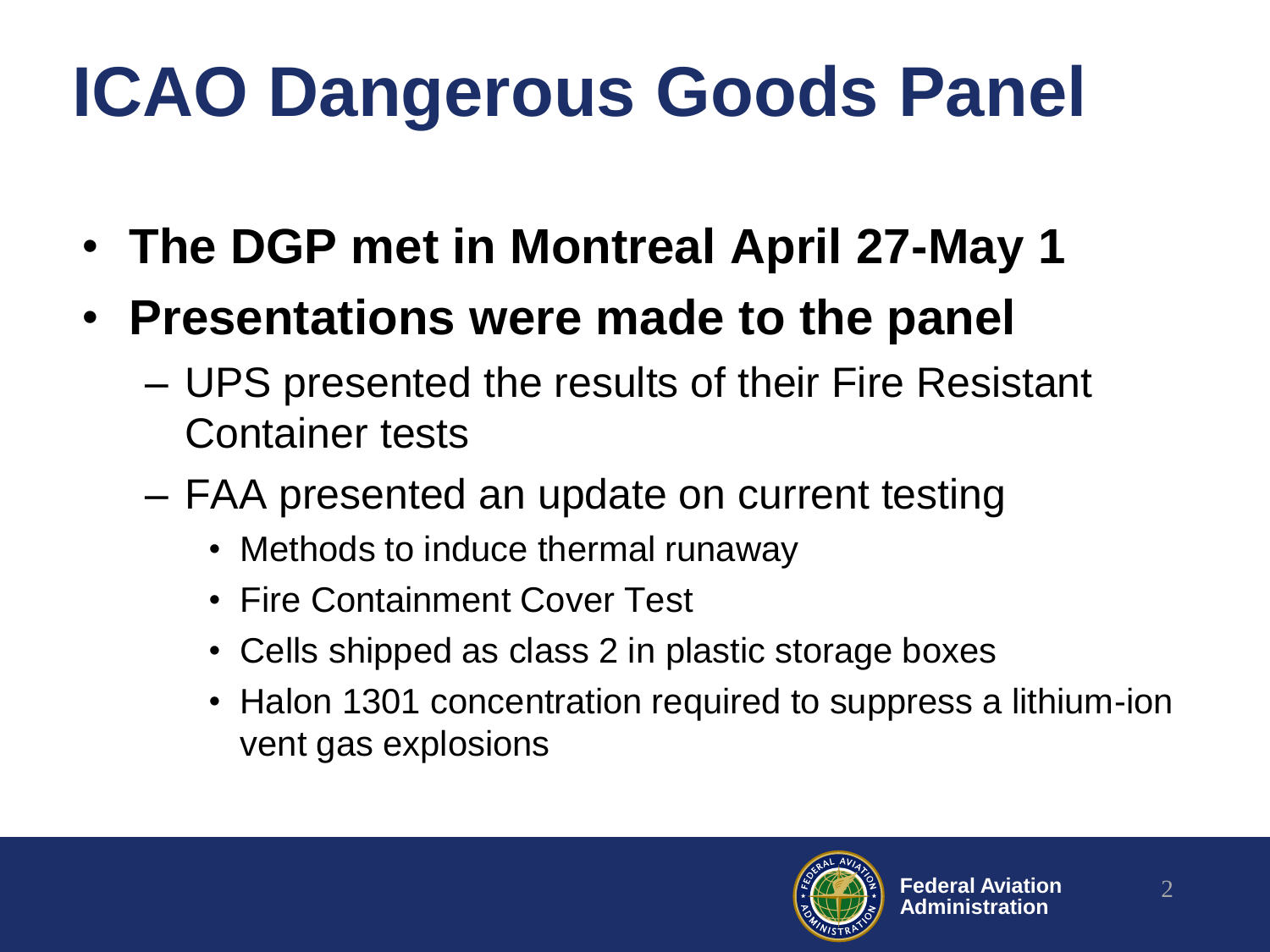#### • **ICCAIA AND IFALPA**

- Presented an information paper stating that current aircraft are not capable of withstanding a fire involving high density shipments of lithium batteries
- Recommendations:
	- That appropriate packaging and shipping requirements are established to more safely ship lithium ion batteries as cargo on passenger aircraft;

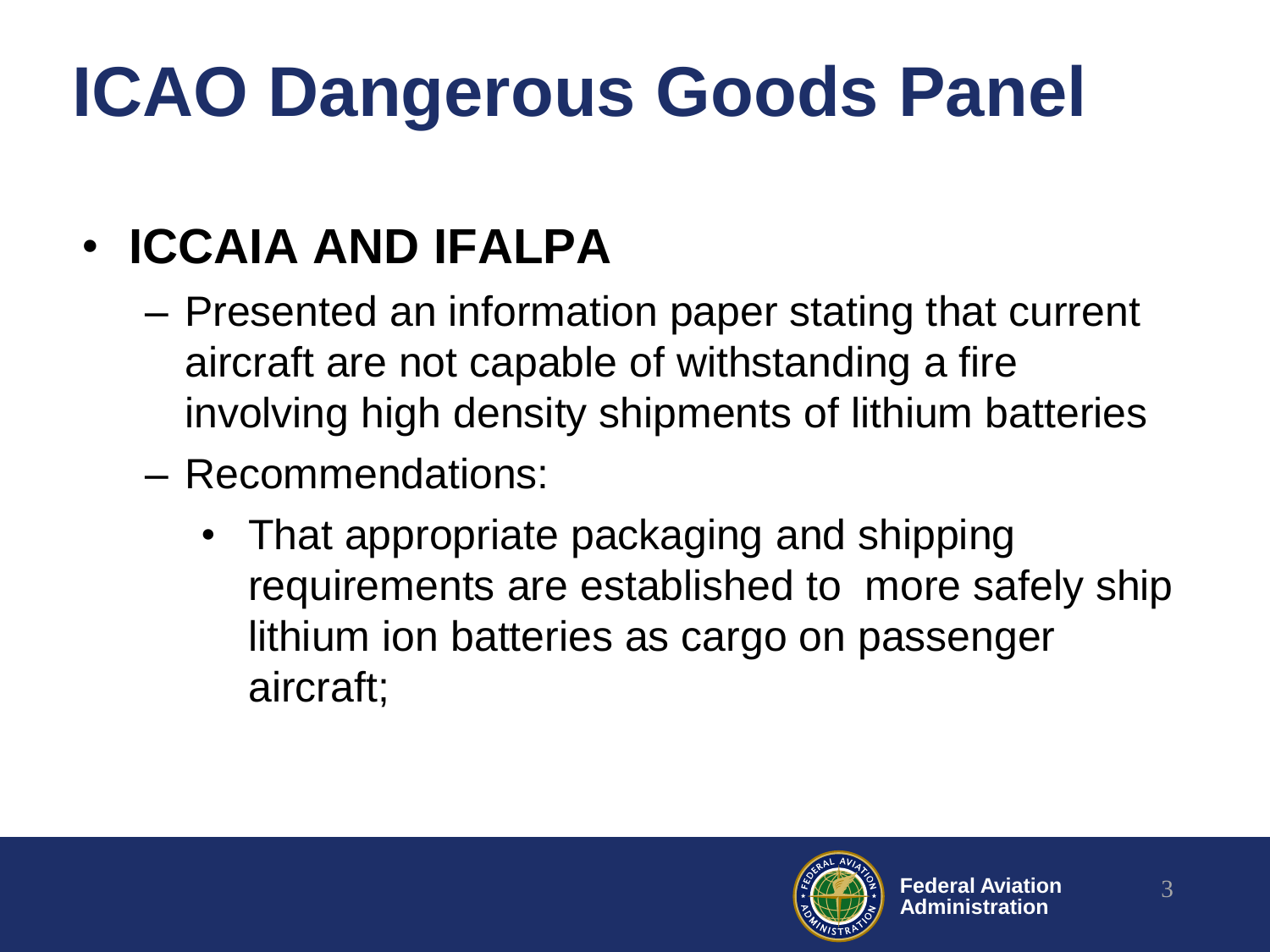- ICCAIA and IFALPA recommendations:
	- that high density packages of lithium ion batteries and cells (UN 3480) not be transported as cargo on passenger aircraft until such time as safer methods of transport are established and followed; and
	- that appropriate packaging and shipping requirements are established to more safely ship lithium metal and lithium ion batteries as cargo on freighter aircraft.

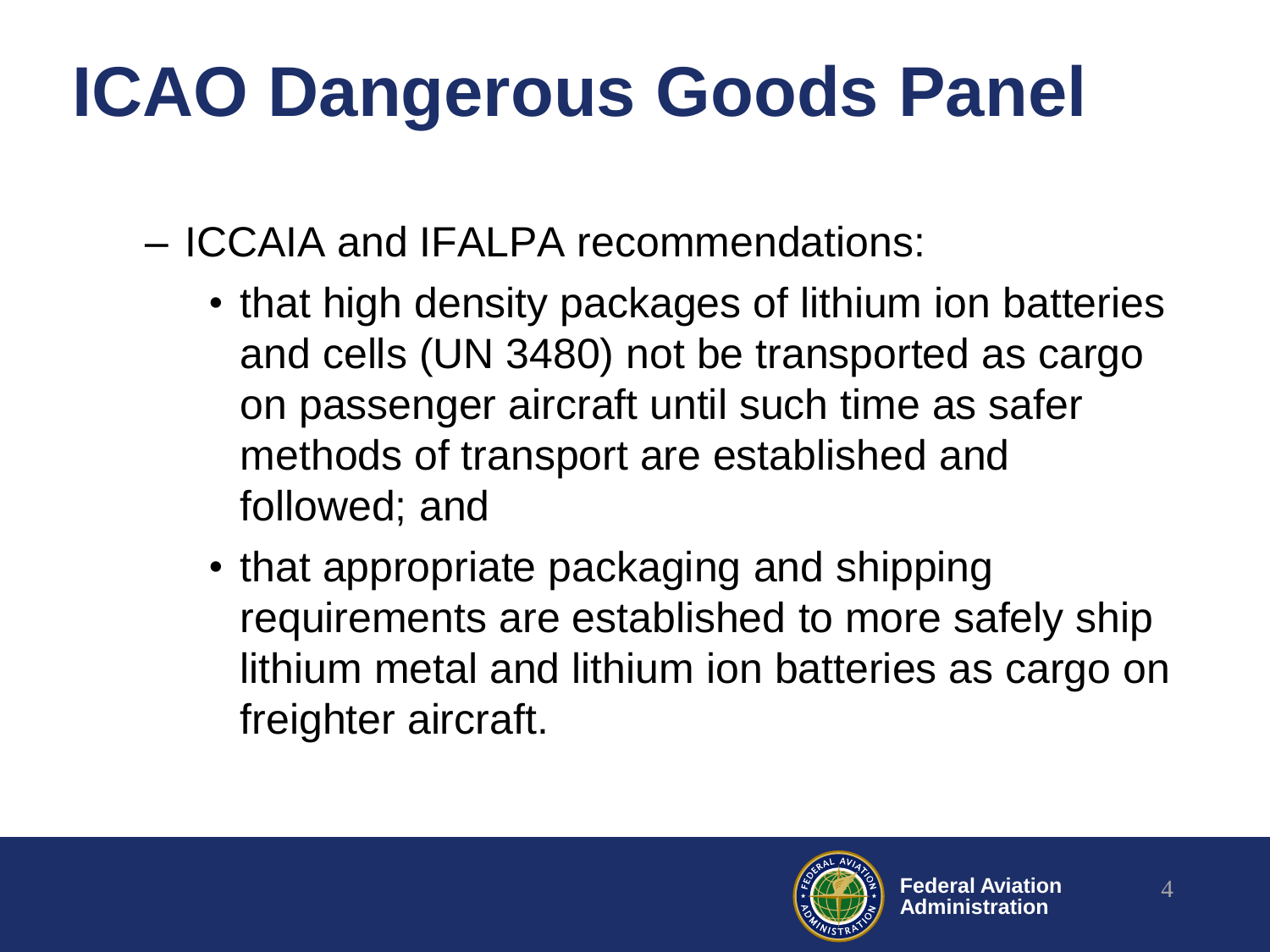- **Discussion ensued…**
- **The panel decided to form a subgroup to develop a**  *Performance Packaging Standard* **to insure the safe shipment of lithium batteries.**
- **A Terms of Reference was written and approved by the panel**
	- Details, organization and membership of the subgroup have not yet been established
	- Goal is to develop the standard before the October meeting.

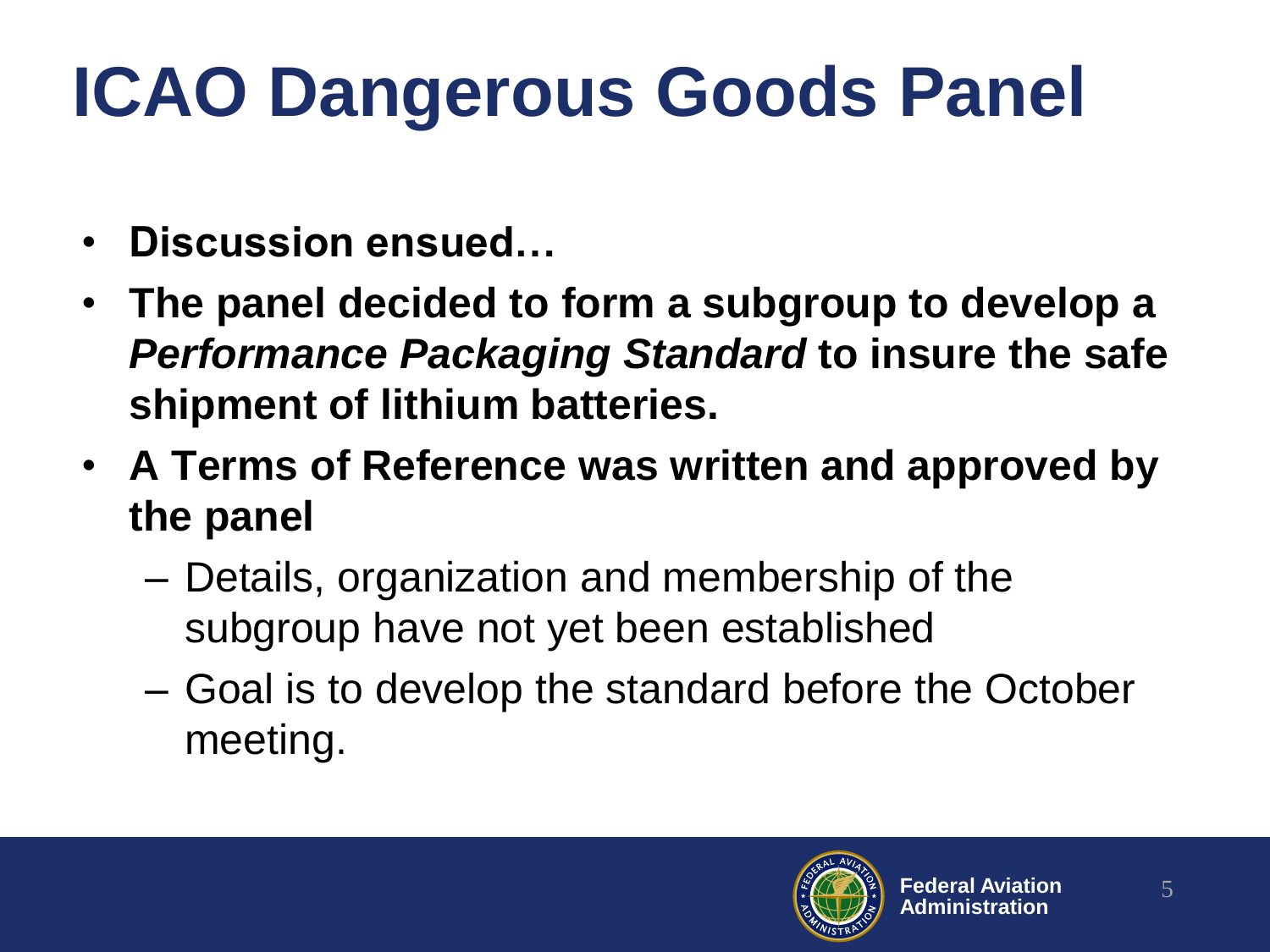- **No action was taken on the recommendation to stop shipment of high density cells at this time.**
- **IFALPA has indicated it will submit a formal paper to ban such shipments at the October meeting.**

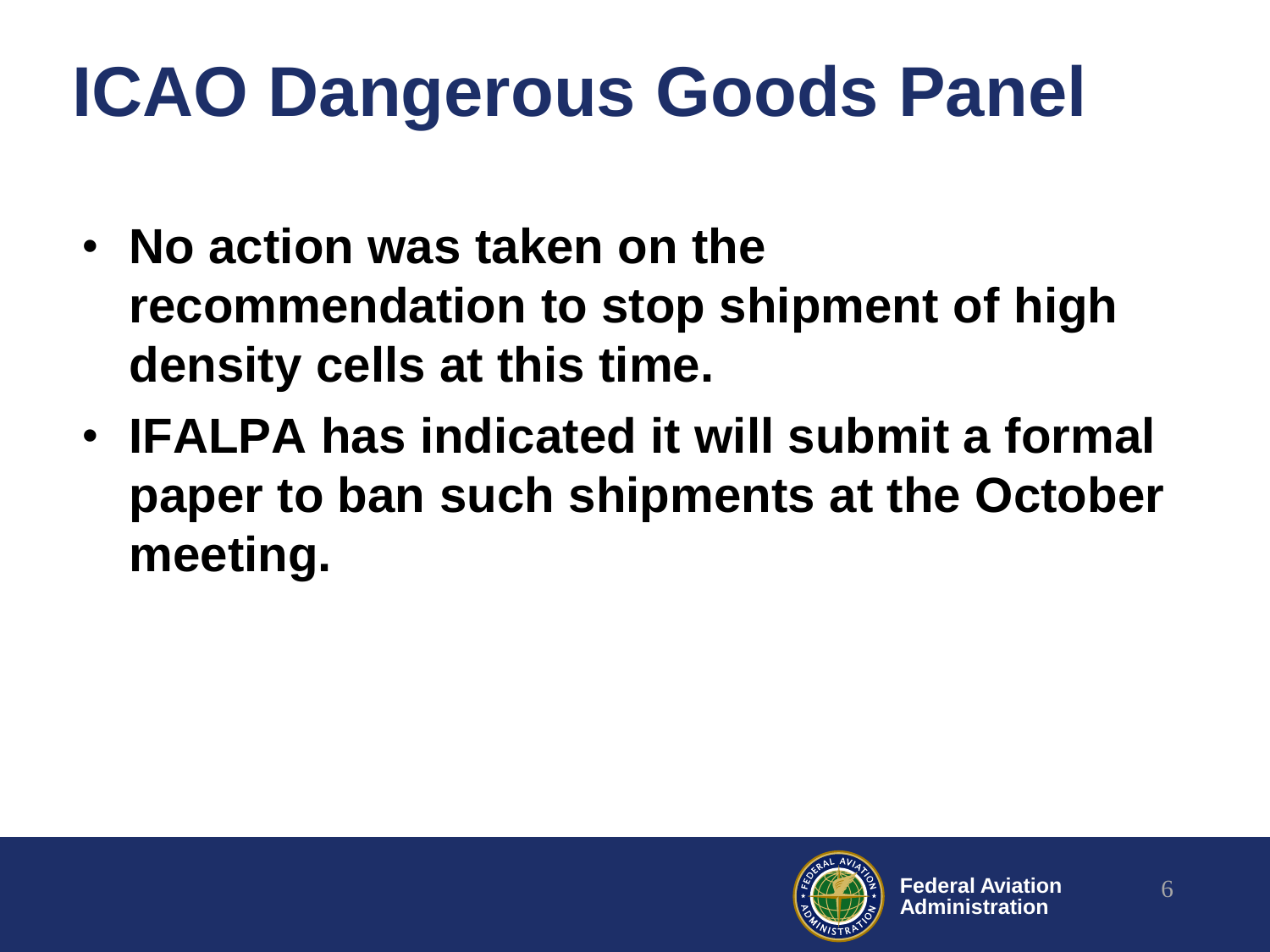**The following are some of the concerns that would need to be addressed by a lithium cell packaging standard:**

- **Hazards**
	- Thermal runaway
		- Propagation from cell to cell, battery to battery, box to box
		- Heat produced can ignite normal combustibles
	- Flammable electrolyte
		- Contributes to the fire and speeds propagation of thermal runaway

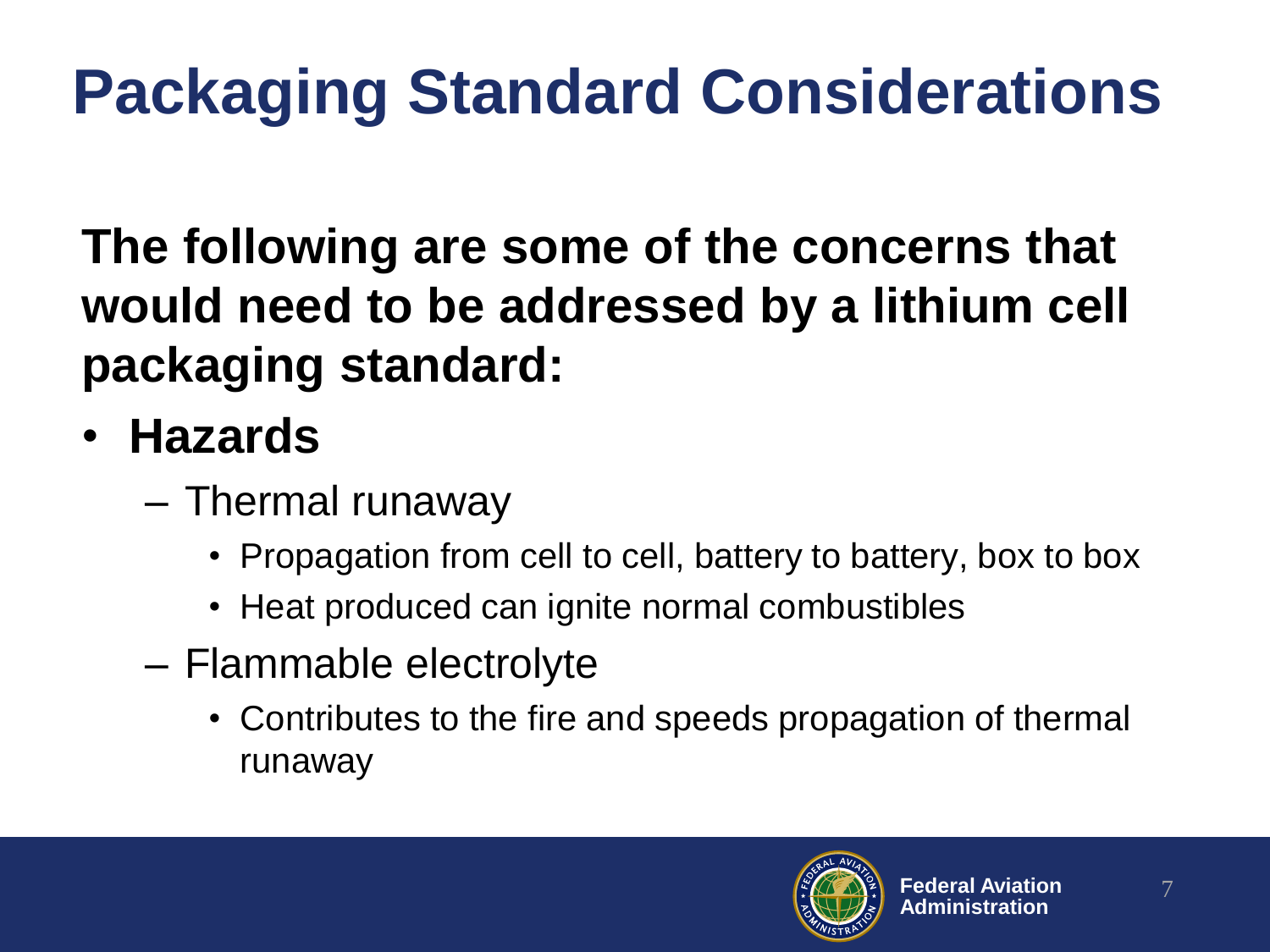- Flammable gases and explosion
	- A cell in thermal runaway produces a mix of gases, many of which are flammable, including hydrocarbons and hydrogen.
	- When contained, an explosive mixture can occur
- Explosive cells
	- Certain cell chemistries and cell construction combinations can result in explosions when heated.
	- These include, but are not limited to thionyl chloride, manganese dioxide and iron phosphate

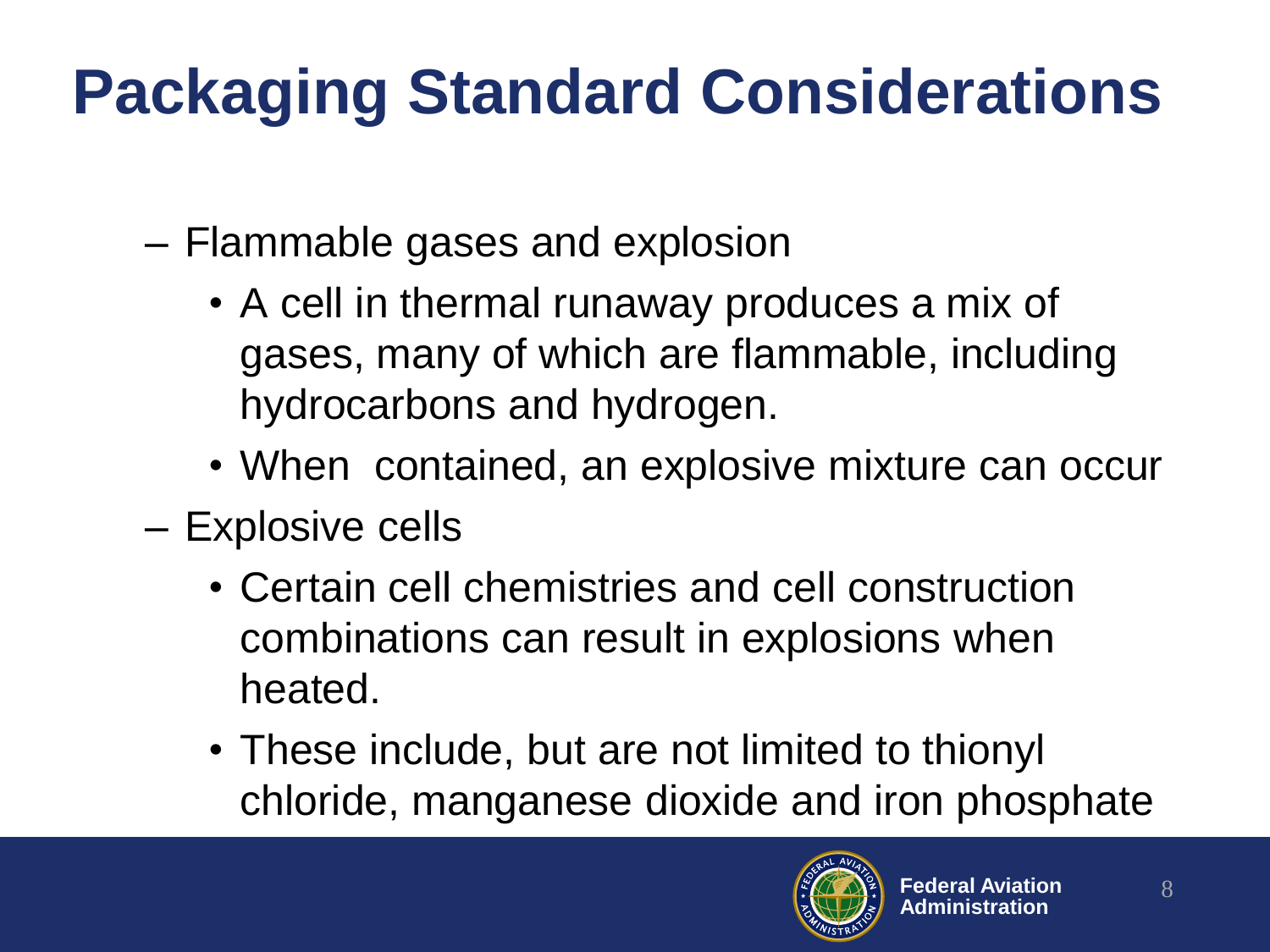- Pressure pulse
	- All cells in thermal runaway produce a pressure pulse, some much more forceful than others.
	- The larger the cell size, generally, the larger the pulse.
- Large format cells and batteries
	- Automotive, stationary power storage
	- Similar behavior to smaller consumer cells, only on a much larger scale.
	- Single cell failure is a significant event
	- Propagation of thermal runaway escalates the hazard dramatically.
	- A single cell may constitute a "high density shipment"

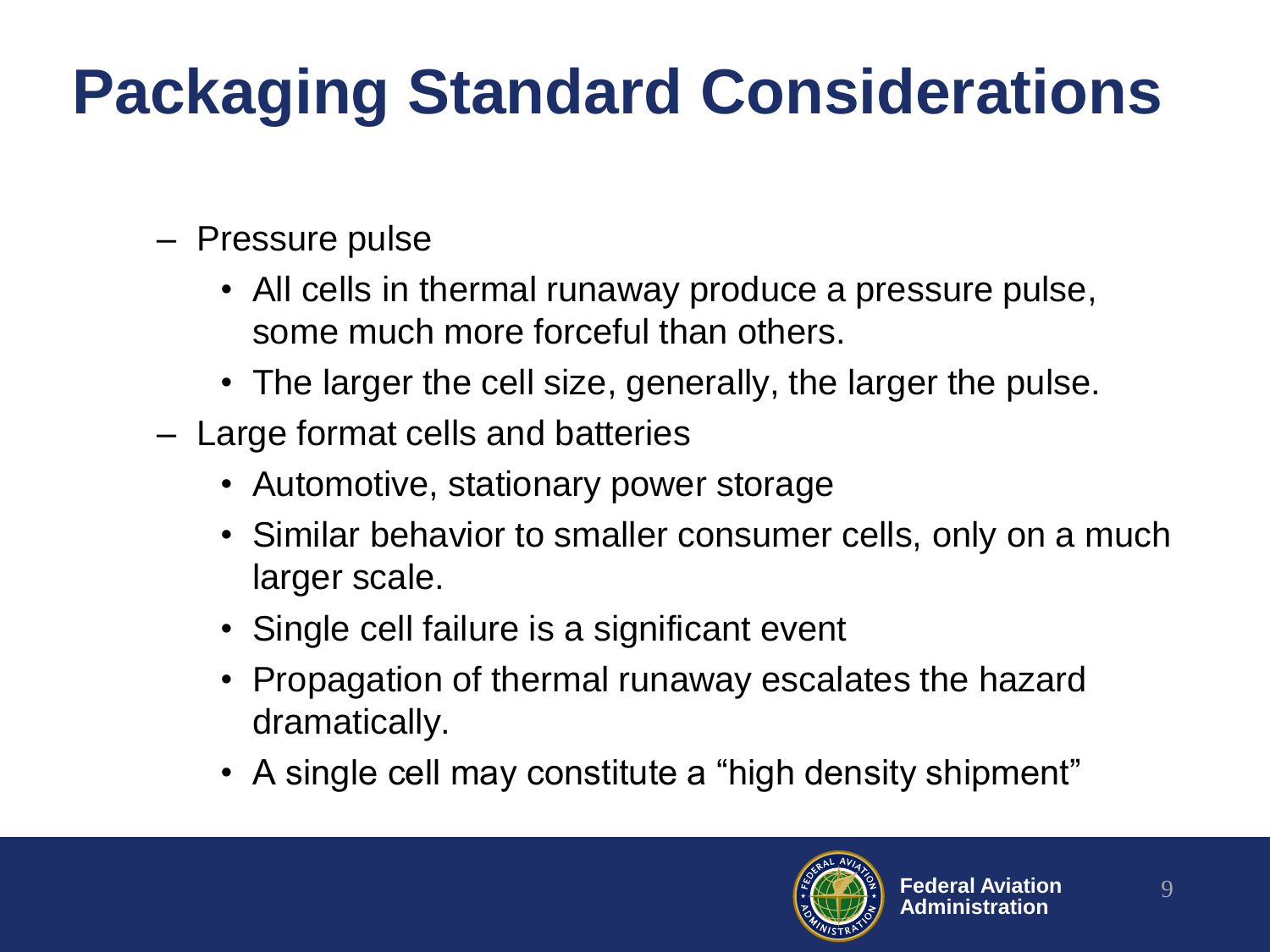- External fires
	- When a shipment size exceeds a certain number of cells, the effect of external fire exposure needs to be examined.
	- The external fire hazard is somewhat mitigated by shipping in Class C compartment but not eliminated
- Halon 1301 consumption and leakage
	- Cells in thermal runaway produce pressure and gases that are released into the cargo compartment. This pressure and volume of gases will cause increased leakage of Halon 1301 from the compartment reducing the effectiveness of the agent and length of time that the compartment is protected.

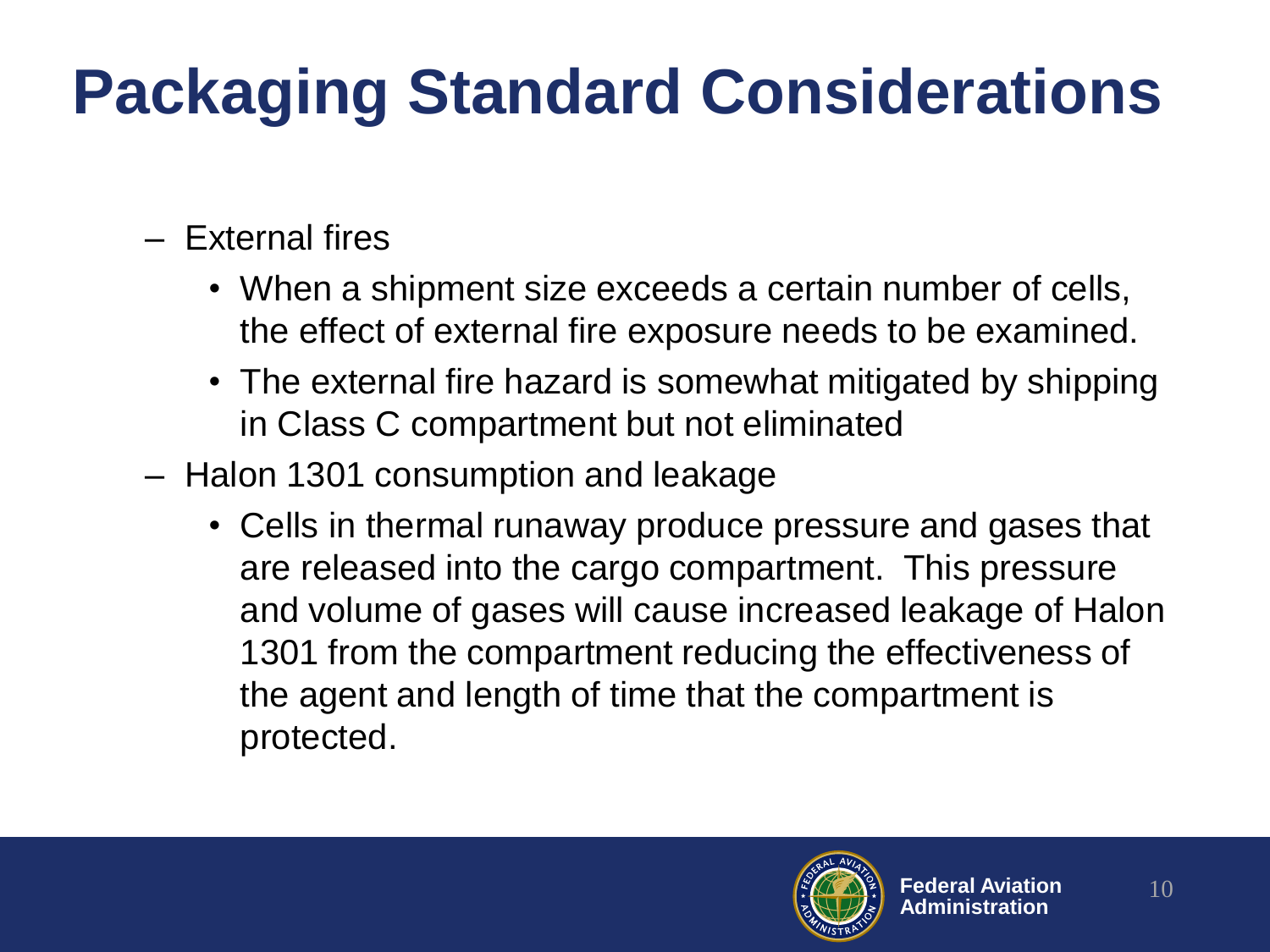#### • **Mitigations**

- Aircraft cargo compartment based mitigations
	- Smoke detectors
	- Fire suppressant
	- Ventilation control
	- Operator installed suppression systems
	- Fire hardened cargo containers
	- Fire containment covers
- Operations based mitigations
	- Reduce number of cells shipped per compartment
	- Reduce cell density per shipment

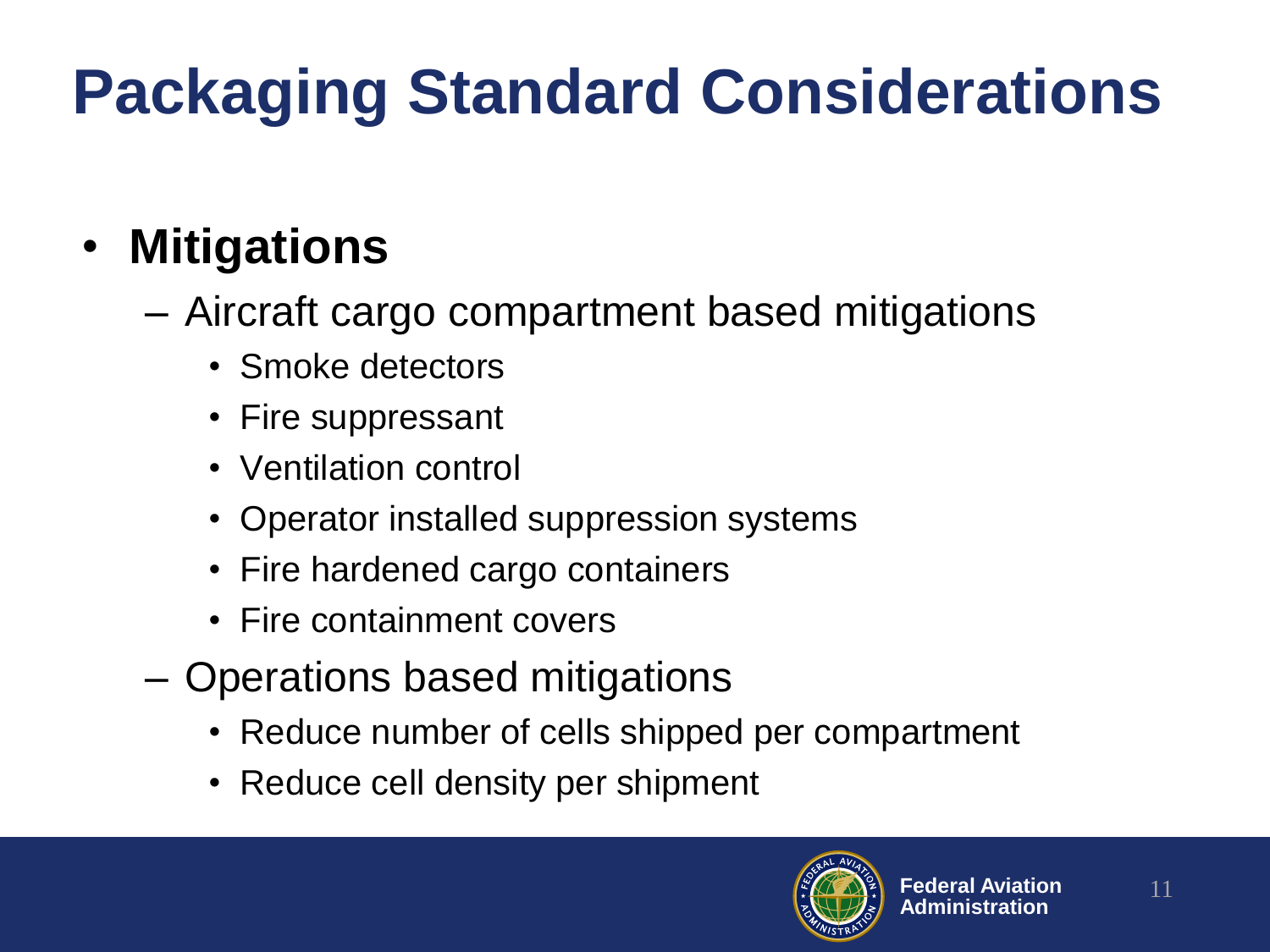- Packaging based mitigations
	- Prevent propagation of thermal runaway
		- Prior to the gas data recently developed, it was thought acceptable to simply contain the fire to within a package.
		- This, however, can result in the buildup of explosive gases, which may be difficult if not impossible to contain.
		- Preventing propagation solves the explosive gas problem as well as mitigating the other fire hazards presented by a cell in thermal runaway.
		- This becomes critical as the number of cells shipped in the package increases.

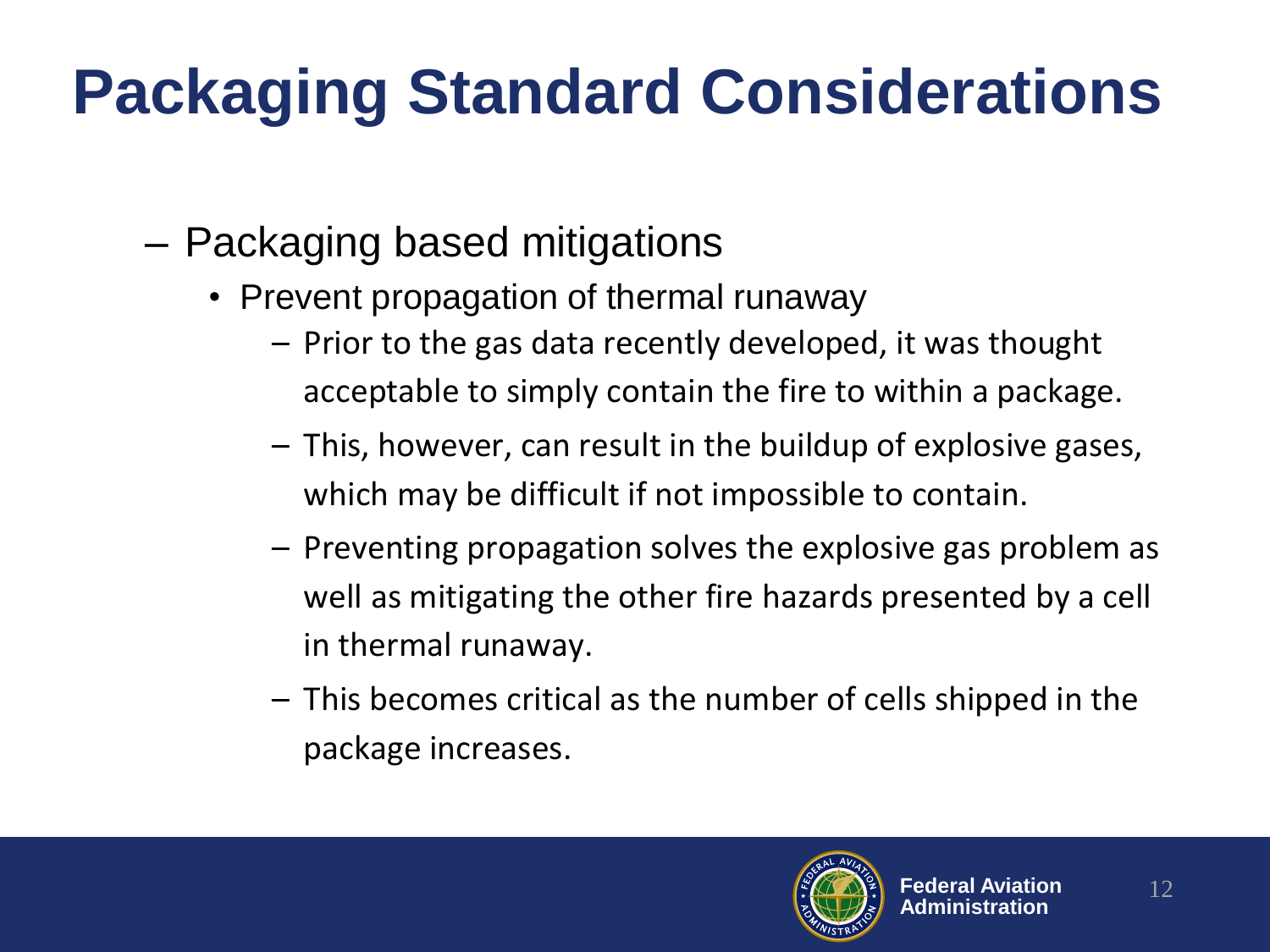- Contain the cell fire to within the package
	- For shipments of small numbers and sizes of cells this may be sufficient.
- Prevent or contain the release of gases from the package
	- May be possible for small packages

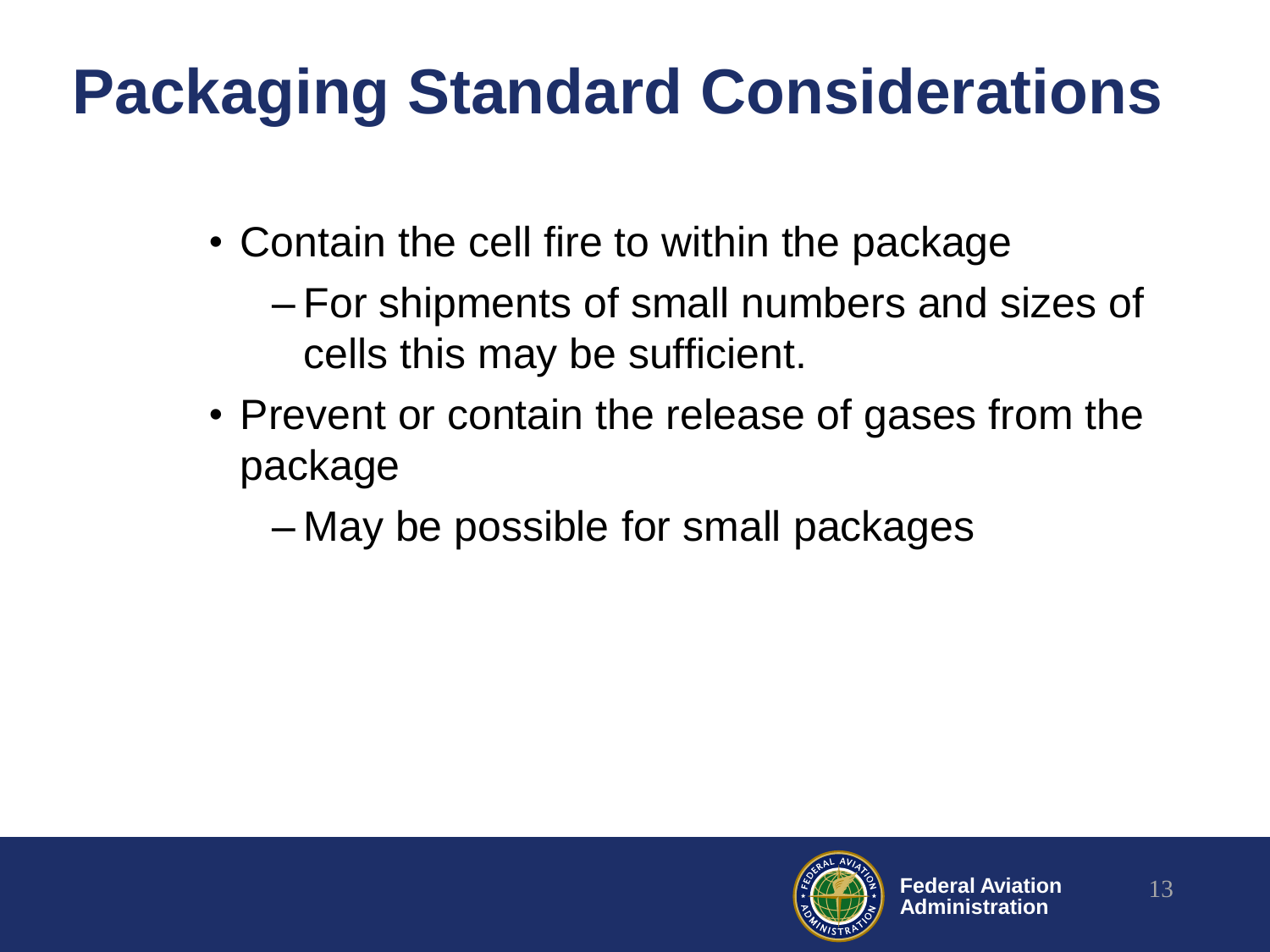- Protect from external fire.
	- For shipments exceeding a certain number of cells or large format cells, protecting the shipment from external fires and heat becomes important. The number of cells is dependent on the size of shipping container or compartment. In a large cargo container can be as few as 200-300 cells.
	- May need two criteria dependent on the availability of a Class C compartment
	- Class C compartment suppressed with Halon 1301 will not have open flames. However the temperatures can exceed that required to drive a cell into thermal runaway, resulting in release of electrolyte and flammable gases. An oven type test may be sufficient to address this concern.

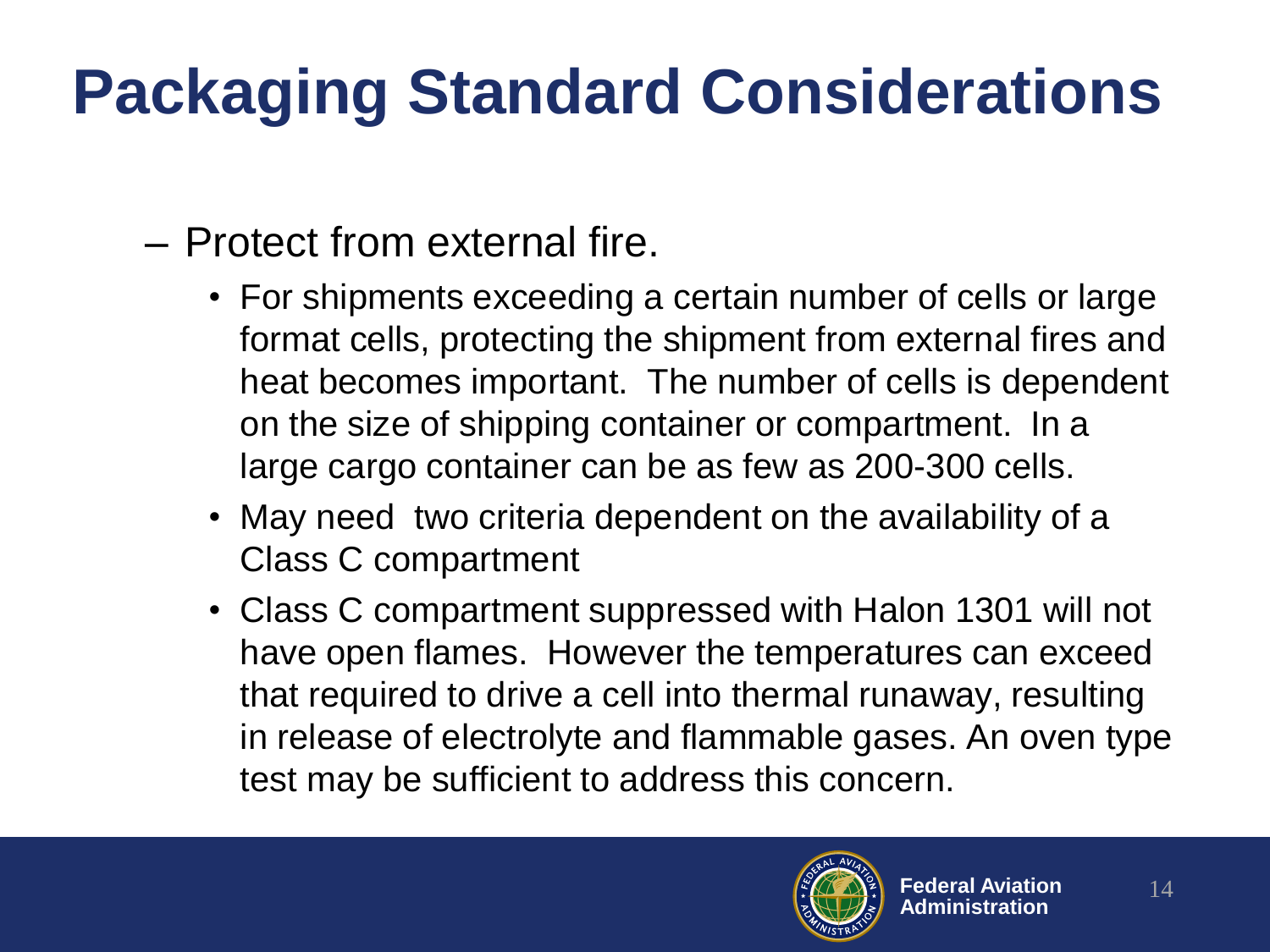- Class E compartments, with no active fire suppression system, relies on decompression to suppress the fire. Temperatures of fires in Class E compartments can be much higher than Class C compartments, and the fire can intensify as the aircraft reduces altitude.
- Combination Based Mitigations
	- Fire resistant packaging and fire resistant cargo container / covers may be viable if utilized in conjunction with each other.
	- Aircraft compartment, fire resistant cargo containers, fire containment covers, and performance packaging can all work together to achieve a desired level of risk.

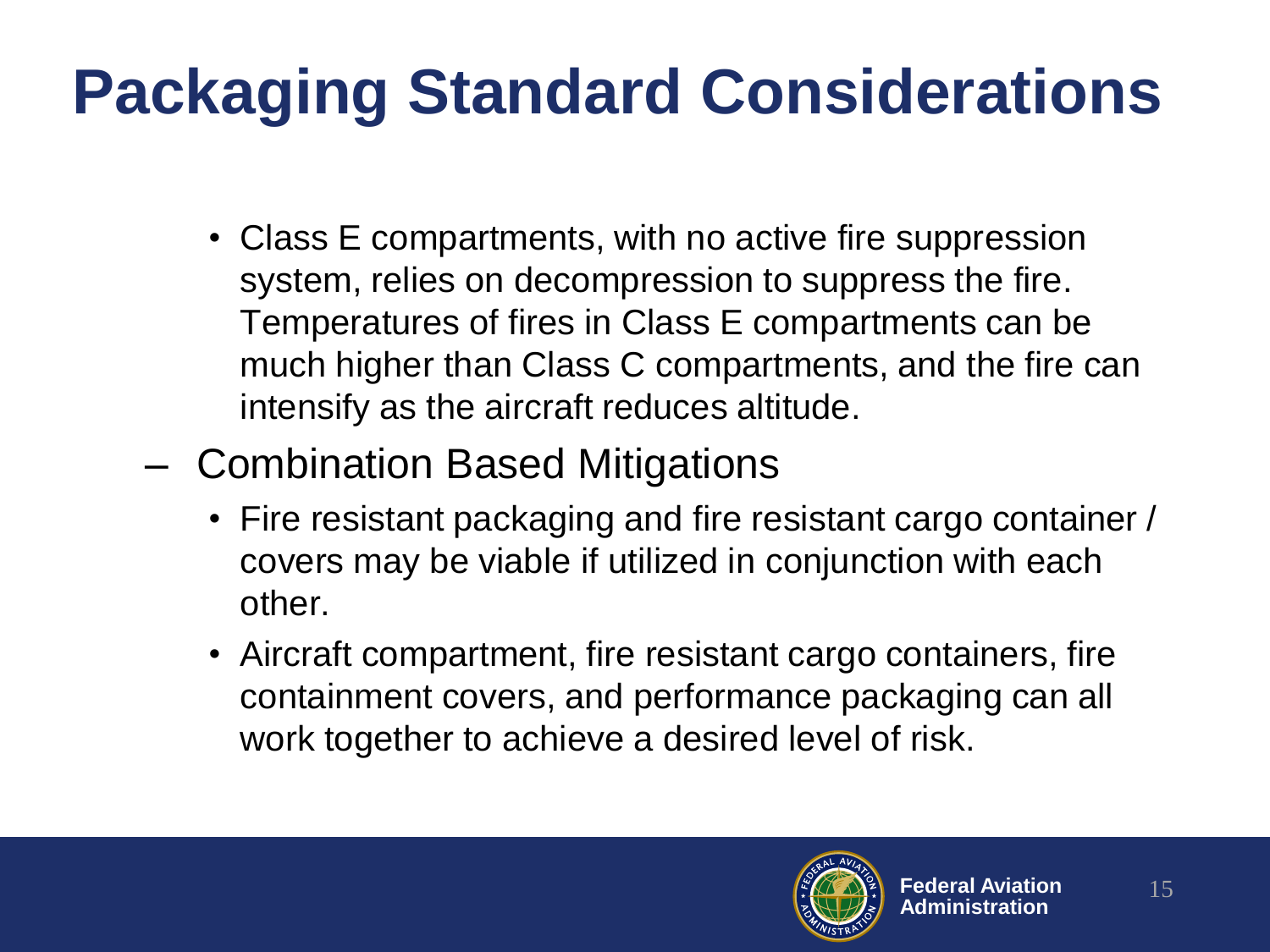- ICAO DGP based mitigations
	- Restrict the number of cells shipped per package
		- Restrict over packs
		- Reduce cell density
	- Restrict cell size
		- Generally, the hazard increases with the size of the cell
		- There are cell sizes and types where a single cell presents a significant hazard
	- Identify all lithium cells
		- Eliminate Section II packaging instructions for cells and batteries in UN3480 and UN3090

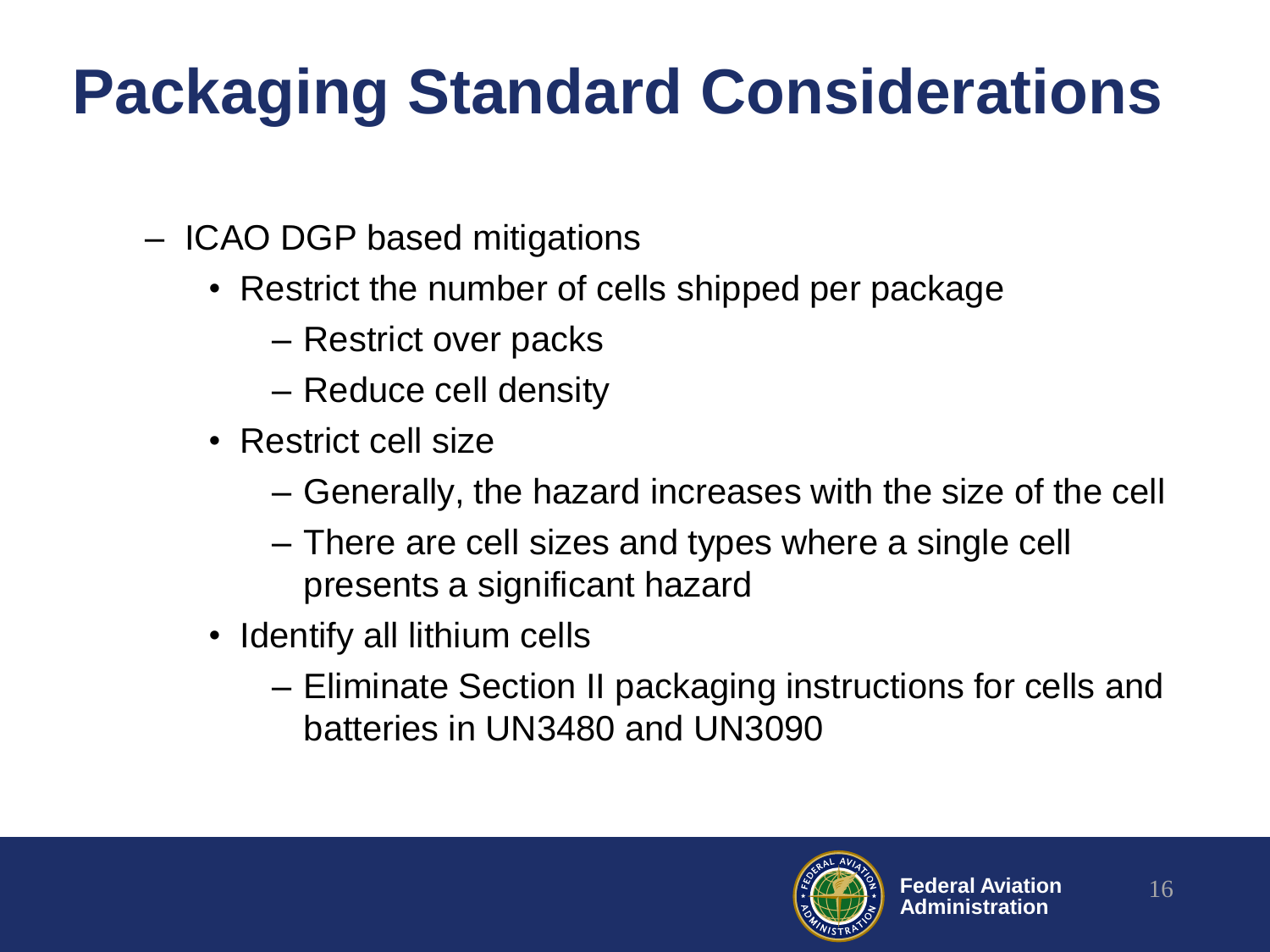# **FAA Packaging Testing**

- **The FAA has invited companies that have prototype or commercially available products or packaging for evaluation.**
- **This is not official "testing" since a test standard has not yet been established or approved by ICAO** – State of the industry survey
- **We have been in contact or received products from AKRO Fireguard, Americase, Pyrophobics and NoChar.**

– We welcome products from any other companies